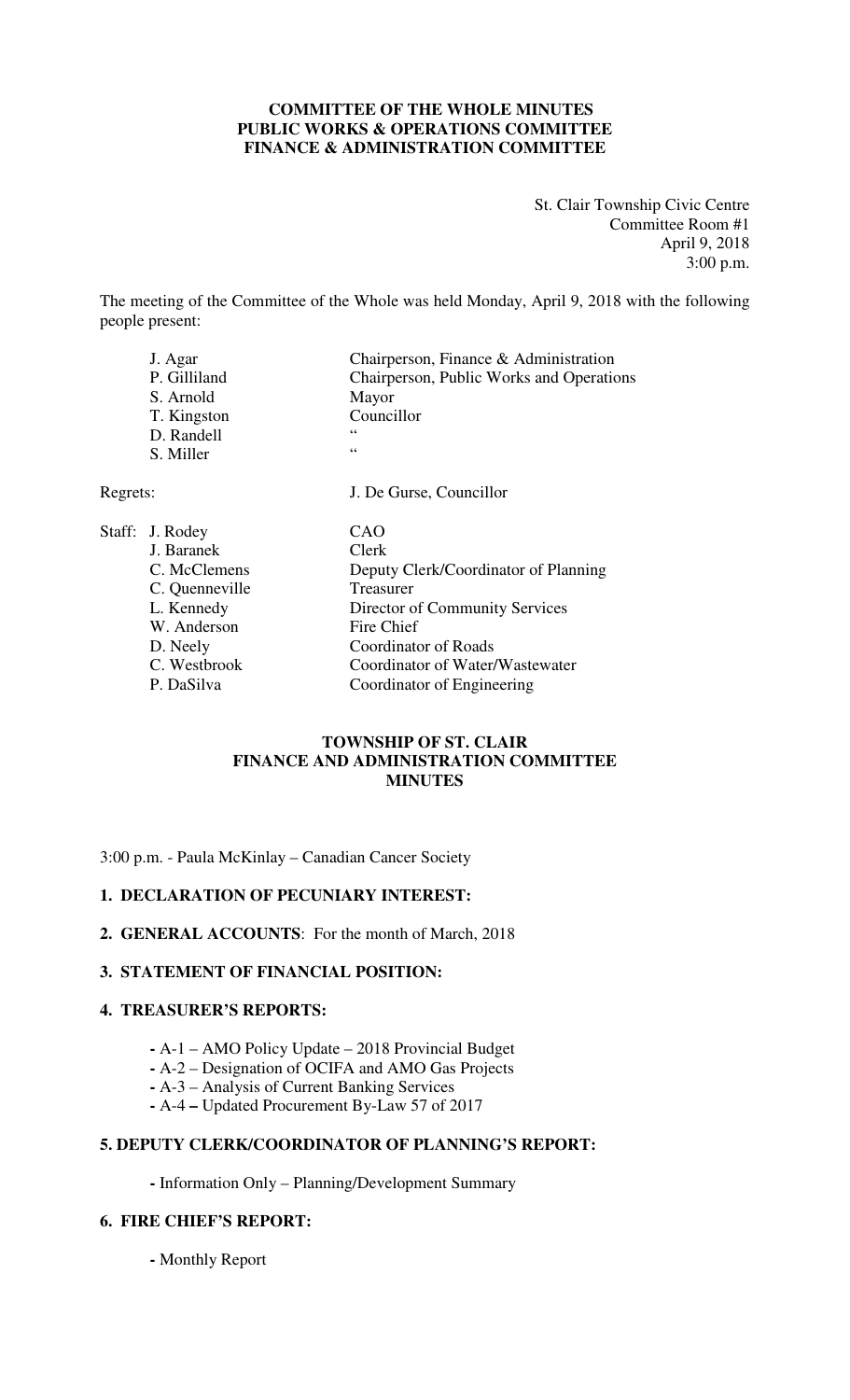#### **7. DIRECTOR OF COMMUNITY SERVICES' REPORTS:**

- **-** Monthly Report
- Grant Applications Report
- **-** Rinks 1 & 2 Use Township Groups Follow Up Report
- **-** Moore Sports Complex Facility Needs Report
- **-** Corunna Minor Soccer Request

#### **8. NEW BUSINESS:**

#### **9. ADJOURNMENT:**

At the appointed time of 3:00 p.m., Chairperson Agar welcomed Paula McKinlay to come forward to accept a donation from the Township on behalf of the Canadian Cancer Society.

The Daffodil Campaign is underway and the Township donated \$100 to the local campaign. The campaign brings in close to \$100,000 annually between the door to door, and the daffodil sales.

**\_\_\_\_\_\_\_\_\_\_\_\_\_\_\_\_\_\_\_\_\_\_\_\_\_\_\_\_\_\_\_\_\_\_\_\_\_\_\_\_\_\_\_\_\_\_\_\_\_\_\_\_\_\_\_\_\_\_\_\_\_\_\_\_\_\_\_\_\_\_\_\_\_\_\_\_\_** 

Mayor Arnold presented the cheque and thanked Paula for her tireless efforts to operate such a meaningful and impactful program.

#### **1. DECLARATION OF PECUNIARY INTEREST**

None declared.

#### **2. GENERAL ACCOUNTS**

The Committee reviewed the list of General Accounts. Staff was asked for various clarifications, after which the following motion was approved:

#### Moved by T. Kingston Seconded by D. Randell

**Motion #1** That this committee recommend to Council that General Accounts for the month ending March 31, 2018, starting with supplier number 407001 to ZAMBONI totaling \$7,014,006.08 be approved.

#### **CARRIED**

#### **3. STATEMENT OF FINANCIAL POSITION**

The Committee reviewed the Treasurer's Statement on the Financial Position of the municipality for the period ending March 31, 2018:

Moved by S. Miller Seconded by D. Randell **Motion #2** Be it resolved that this Committee recommend to Council that the Statement of Financial Position for the period ending March 31, 2018 be received and approved.

#### **CARRIED**

#### **4. TREASURER'S REPORTS**

Moved by T. Kingston Seconded by S. Miller **Motion #3** Be it resolved that the 2018 Provincial Budget report submitted by Treasurer Charlie Quenneville dated March 28, 2018 be received as information.

#### **CARRIED**

#### Moved by D. Randell Seconded by S. Arnold **Motion #4** Be it resolved that the Designation of OCIFA and AMO Gas Projects report submitted by Treasurer Charlie Quenneville dated April 2, 2018 be received and that project 2018-101 St. Clair Parkway be selected for the OCIFA grant program and both project 2018-103 Oil Springs Line and 2018-104 Belmont Street in Corunna be selected for the AMO Gas Tax program for 2018.

# **CARRIED**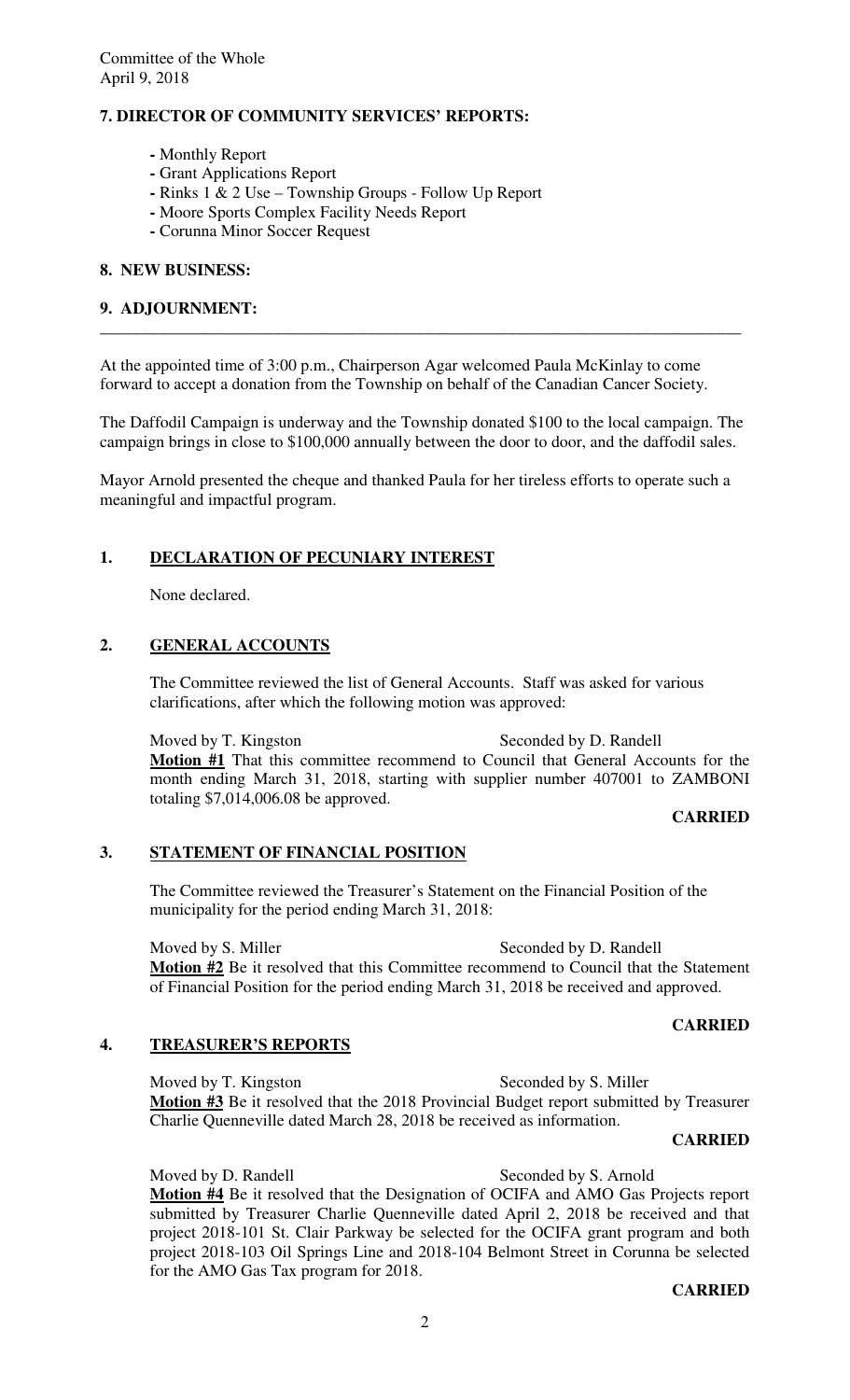Committee of the Whole April 9, 2018

> Moved by S. Miller Seconded by P. Gilliland **Motion #5** Be it resolved that the Analysis of Current Banking Services report submitted by Treasurer Charlie Quenneville dated March 8, 2018 be received as information.

#### **CARRIED**

Moved by T. Kingston Seconded by S. Miller

**Motion #6** Be it resolved that the Updated Procurement Bylaw 57 of 2017 report submitted by Treasurer Charlie Quenneville dated March 28, 2018 be received and that Bylaw 57 of 2017 be recommended to Council for approval.

#### **CARRIED**

#### **5. DEPUTY CLERK/COORDINATOR OF PLANNING'S REPORT**

Moved by S. Miller Seconded by P. Gilliland **Motion #7** Be it resolved that the report Information Only – Planning/Development Summary submitted by Deputy Clerk/Coordinator of Planning - Carlie McClemens dated April 5, 2018 be received as information.

#### **CARRIED**

#### 6. **FIRE CHIEF'S REPORT**

Moved by T. Kingston Seconded by S. Miller **Motion #8** Be it resolved that the monthly report submitted by Fire Chief Walt Anderson be received as information.

#### **CARRIED**

Moved by S. Arnold Seconded by D. Randell **Motion #9** Be it resolved that the Host Agreement between Legion Branch 447 and the Township be recommended to Council for approval.

#### **CARRIED**

Moved by S. Miller Seconded by D. Randell

**Motion #10** Be it resolved that the quote submitted by Sign World in the amount of \$8754/sign be approved for five fire stations to be funded by the Emergency Services Account.

#### **CARRIED**

Moved by S. Miller Seconded by S. Arnold **Motion #11** Be it resolved that the caretaker for Fawn Island be exempt from the Open Burn Bylaw 55 of 2017 and be permitted to burn brush when needed.

#### **CARRIED**

Moved by S. Miller Seconded by T. Kingston **Motion #12** Be it resolved that the Chief and Deputy Chief be permitted to attend the Emergency Services Breakfast in Marysville on May 18, 2018.

#### **CARRIED**

Moved by D. Randell Seconded by T. Kingston **Motion #13** Be it resolved that the Fire Chief participate in a sprinkler demonstration along with Wallace Kent Sprinklers intended to educate the public on in-home sprinklers to be held on May 19, 2018.

#### **CARRIED**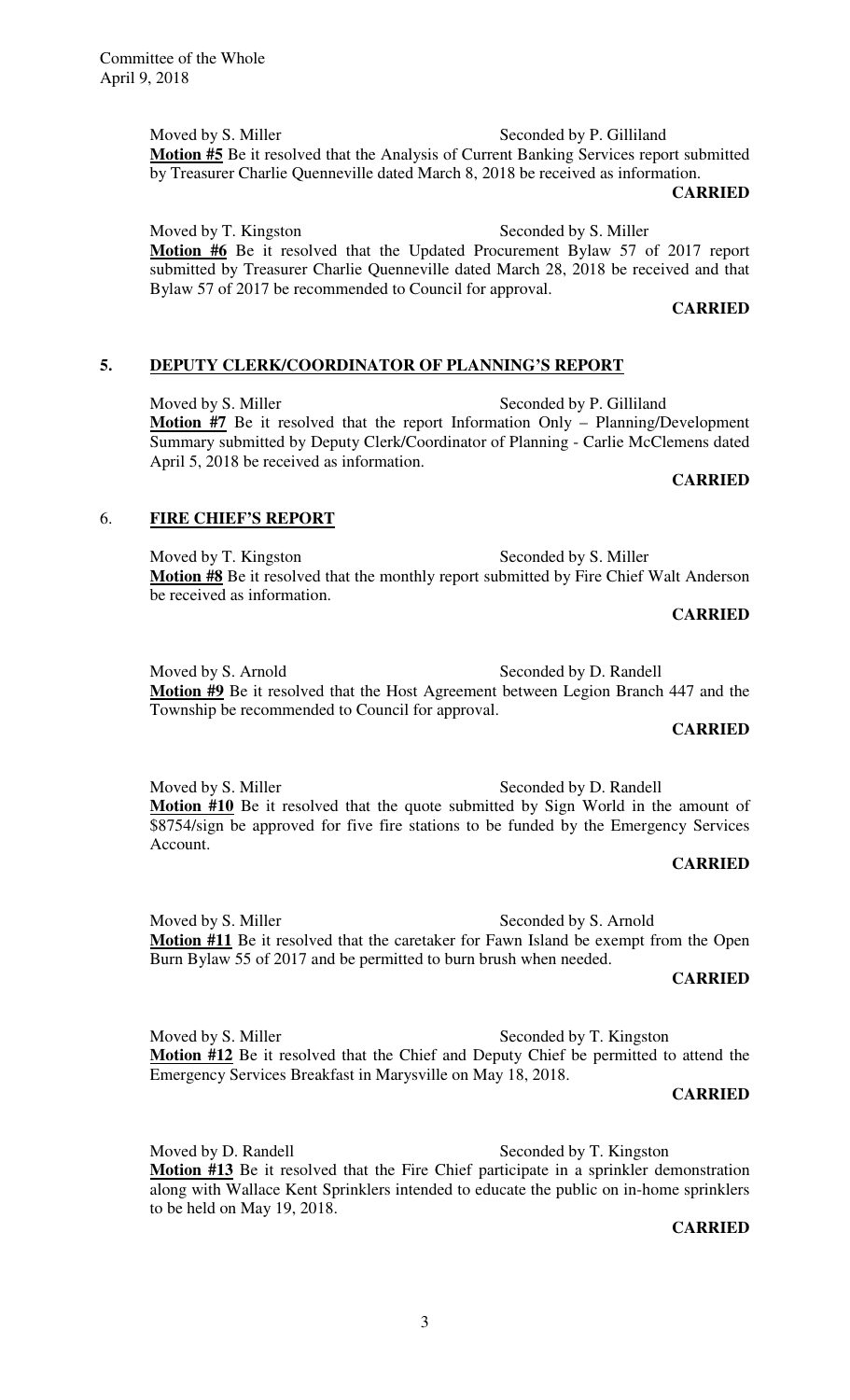### **7. DIRECTOR OF COMMUNITY SERVICES' REPORT**

Moved by P. Gilliland Seconded by T. Kingston

**Motion #14** Be it resolved that the following reports submitted by the Director of Community Services Linda Kennedy be received as information:

- Monthly Report
- Grant Applications Report
- Rinks 1 & 2 Use Township Groups Follow Up Report
- Moore Sports Complex Facility Needs Report
- Corunna Minor Soccer Request

#### **CARRIED**

Moved by S. Arnold Seconded by T. Kingston

**Motion #15** Be it resolved that Council approve the following recommendations related to grant programs:

- That Council support the Canadian Parks and Recreation Summer Work Experience Green Jobs Initiative, Canada Summer Jobs, Judith and Norman Alix Foundation, Jumpstart Inclusive Playground grant applications.
- That Council support the submission of a CN EcoConnexions From the Ground Up Grant with in-kind support from the Township.
- That Council support the installation of a natural playground and StoryWalk program funded through the Healthy Kids Community Challenge Grant Program.

#### **CARRIED**

Moved by S. Arnold Seconded by D. Randell **Motion #16** Be it resolved that the Director of Community Services be directed to investigate cost options for necessary upgrades at the Moore Sports Complex compared to potential costs for a new facility or facilities and bring to Council for future consideration.

#### **CARRIED**

Moved by P. Gilliland Seconded by T. Kingston

**Motion #17** Be it resolved that the Township undertake the line painting for soccer fields at CAP Park, and Parkdale Park as per the letter submitted by the Corunna Soccer Club dated March 26, 2018.

#### **CARRIED**

#### **8. NEW BUSINESS**

Moved by S. Arnold Seconded by T. Kingston **Motion #18** Be it resolved that the flag at the Moore Sports Complex be lowered to halfmast to honour the victims of the tragic accident involving the Humboldt Broncos.

**CARRIED** 

#### **9. ADJOURNMENT**

Moved by S. Miller Seconded by D. Randell **Motion #19** Be it resolved that the meeting do hereby adjourn.

\_\_\_\_\_\_\_\_\_\_\_\_\_\_\_\_\_\_\_\_\_\_\_\_\_ \_\_\_\_\_\_\_\_\_\_\_\_\_\_\_\_\_\_\_\_\_\_\_\_\_

**CARRIED** 

The meeting was adjourned at 4:05 p.m.

Chairperson - Jeff Agar Clerk - Jeff Baranek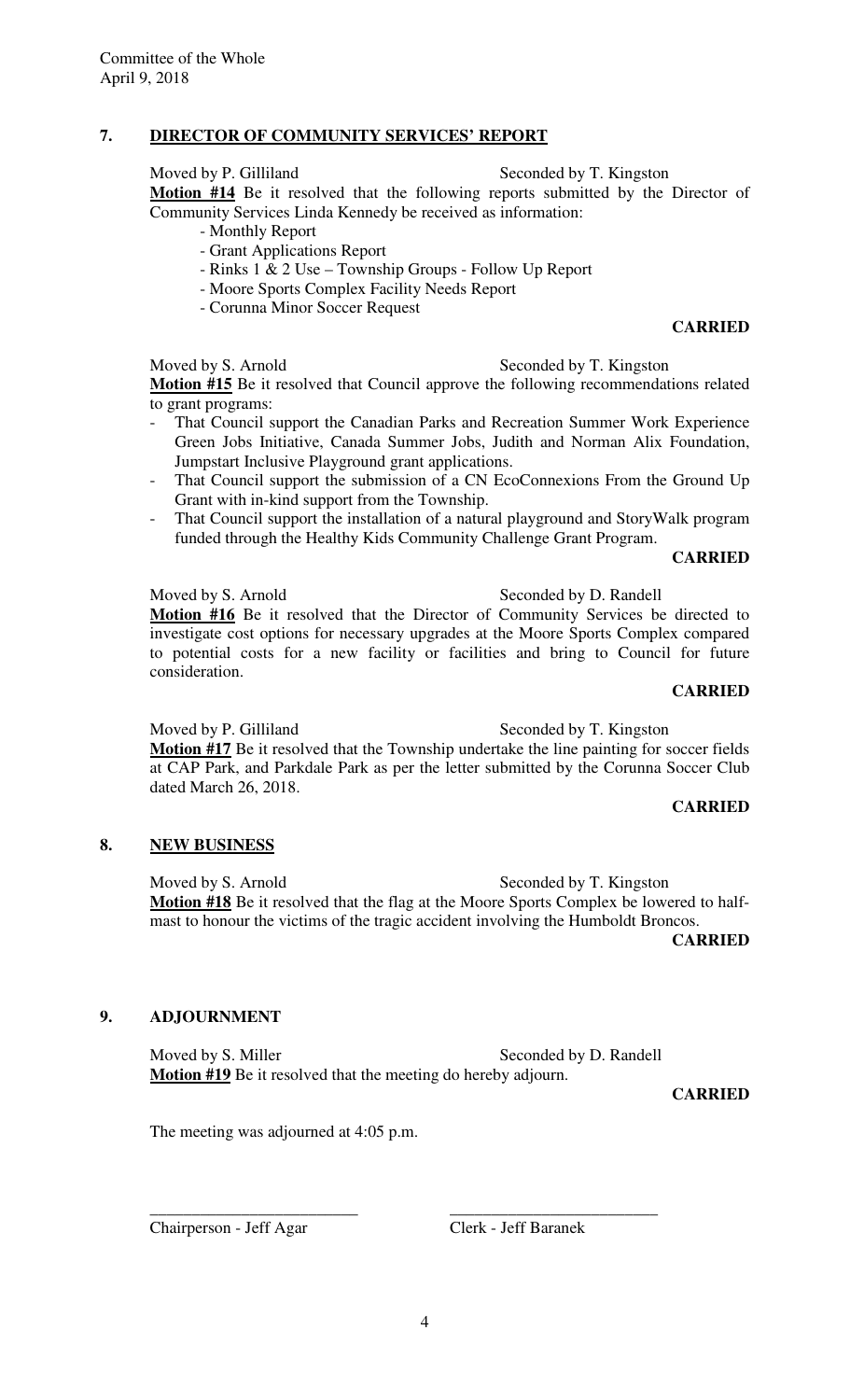#### **TOWNSHIP OF ST. CLAIR PUBLIC WORKS & OPERATIONS COMMITTEE MINUTES**

 St. Clair Township Civic Centre Committee Room #1 April 9, 2018 4:00 p.m.

### **1. DECLARATION OF PECUNIARY INTEREST:**

#### **2. COORDINATOR OF OPERATIONS' (WORKS) REPORTS:**

- Monthly Report
- **-** Cost Analysis of Plank Road
- **-** Letter from Jim Vandenberghe Brigden
- **-** Additional Streetlights St. Clair Parkway South Port Lambton
- **-** Speed limit change Hill Street
- **-** Traffic Controller Hill and Lyndoch

#### **3. COORDINATOR OF OPERATIONS' (WATER/WASTEWATER) REPORT:**

 **-** Monthly Report

#### **4. COORDINATOR OF ENGINEERING'S REPORTS:**

- **-** Monthly Report
- Paddock Green Alternative Trucking Route Rokeby Line
- LaSalle Line Stainless Steel Watermain Option
- **-** Eastern Power Road Security Deposit

# **5. DRAINAGE SUPERINTENDENT'S REPORT:**

 **-** Monthly Report

#### **6. NEW BUSINESS:**

#### **7**. **ADJOURNMENT:**

### **1. DECLARATION OF PECUNIARY INTEREST**

None declared.

#### **2. COORDINATOR OF OPERATIONS' (WORKS) REPORTS**

Moved by S. Arnold Seconded by J. Agar

**Motion #1** Be it resolved that the following reports submitted by the Coordinator of Operations (Works) Dave Neely be received as information:

- Monthly Report
- Cost Analysis of Plank Road
- Letter from Jim Vandenberghe Brigden
- Additional Streetlights St. Clair Parkway South Port Lambton

**\_\_\_\_\_\_\_\_\_\_\_\_\_\_\_\_\_\_\_\_\_\_\_\_\_\_\_\_\_\_\_\_\_\_\_\_\_\_\_\_\_\_\_\_\_\_\_\_\_\_\_\_\_\_\_\_\_\_\_\_\_\_\_\_\_\_\_\_\_\_\_\_\_\_\_\_\_\_** 

- Speed limit change Hill Street
- Traffic Controller Hill and Lyndoch

#### **CARRIED**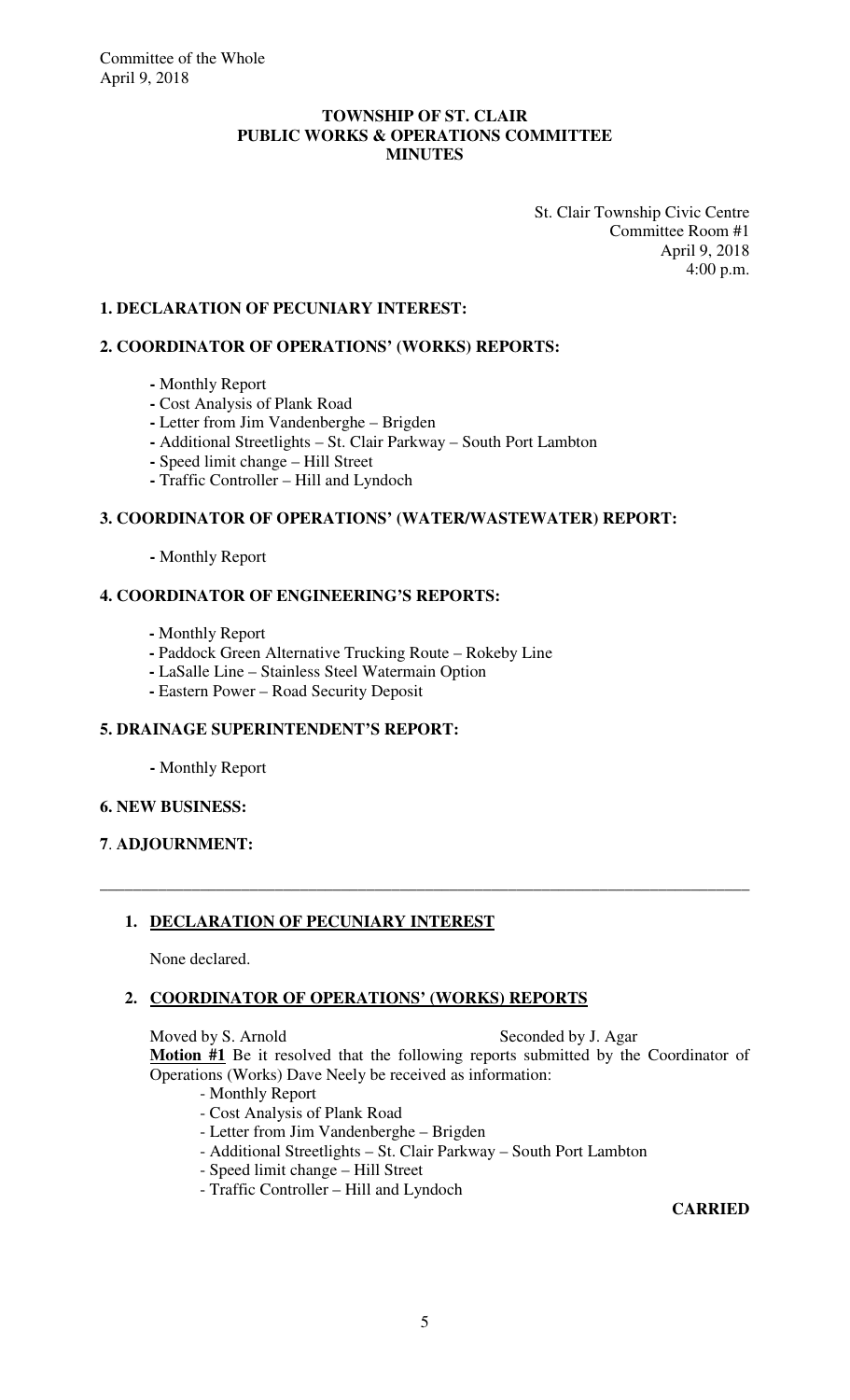Committee of the Whole April 9, 2018

> Moved by S. Arnold Seconded by T. Kingston **Motion #2** Be it resolved that the letter and petition submitted by Jim Vandenberghe related to traffic and speed concerns on Brigden Road and Courtright Line within Brigden be forwarded to the County of Lambton for their consideration.

#### **CARRIED**

Moved by S. Arnold Seconded by S. Miller Motion #3 Be it resolved that consideration for additional streetlights in selected areas along St. Clair Parkway be deferred to 2019 budget deliberations.

#### **CARRIED**

Moved by D. Randell Seconded by T. Kingston **Motion #4** Be it resolved that a request be made to the County of Lambton to consider examining the possibility of extending the 50km/h speed limit zone on Hill Street, easterly to prevent damage to the CN Railway crossing.

# **CARRIED**

Moved by T. Kingston Seconded by J. Agar **Motion #5** Be it resolved that the replacement of the traffic controller unit and the installation of an audible push button pedestrian signal at the intersection of Hill and Lyndoch Streets by Bluewater Power at a quoted cost of \$31,027.13 to be funded by the Capital Reserve Account established in 2011 for audible buttons be approved.

#### **CARRIED**

#### **3. COORDINATOR OF OPERATIONS (WATER/WASTEWATER) REPORT**

Moved by T. Kingston Seconded by S. Miller Motion **#6** Be it resolved that the monthly report submitted by the Coordinator of Water/Wastewater Chris Westbrook dated April 9, 2018 be received as information.

**CARRIED** 

#### **4. COORDINATOR OF ENGINEERING REPORTS**

Moved by S. Arnold Seconded by D. Randell **Motion #7** Be it resolved that the monthly report submitted by the Coordinator of Engineering Paul DaSilva dated April 4, 2018 be received as information.

#### **CARRIED**

Moved by T. Kingston Seconded by S. Miller **Motion #8** Be it resolved that the Paddock Green Alternative Trucking Route – Rokeby Line report submitted by the Coordinator of Engineering Paul DaSilva dated April 4, 2018 be received and that Rokeby Line from St. Clair Parkway to Highway 40 not be utilized as a trucking route for the Paddock Green Subdivision.

#### **DEFEATED**

**Motion #9** Be it resolved that the Paddock Green Alternative Trucking Route – Rokeby Line report submitted by the Coordinator of Engineering Paul DaSilva dated April 4, 2018 be received and that staff be directed to produce a report identifying options for a second access to Paddock Green.

#### **CARRIED**

Moved by J. Agar Seconded by T. Kingston **Motion #10** Be it resolved that the Lasalle Line – Stainless Steel Watermain Option submitted by Coordinator of Engineering Paul DaSilva dated April 4, 2018 be received as information and that it be recommended to council to accept the use of stainless steel as the watermain material for the subject project.

#### **CARRIED**

Moved by S. Arnold Seconded by D. Randell